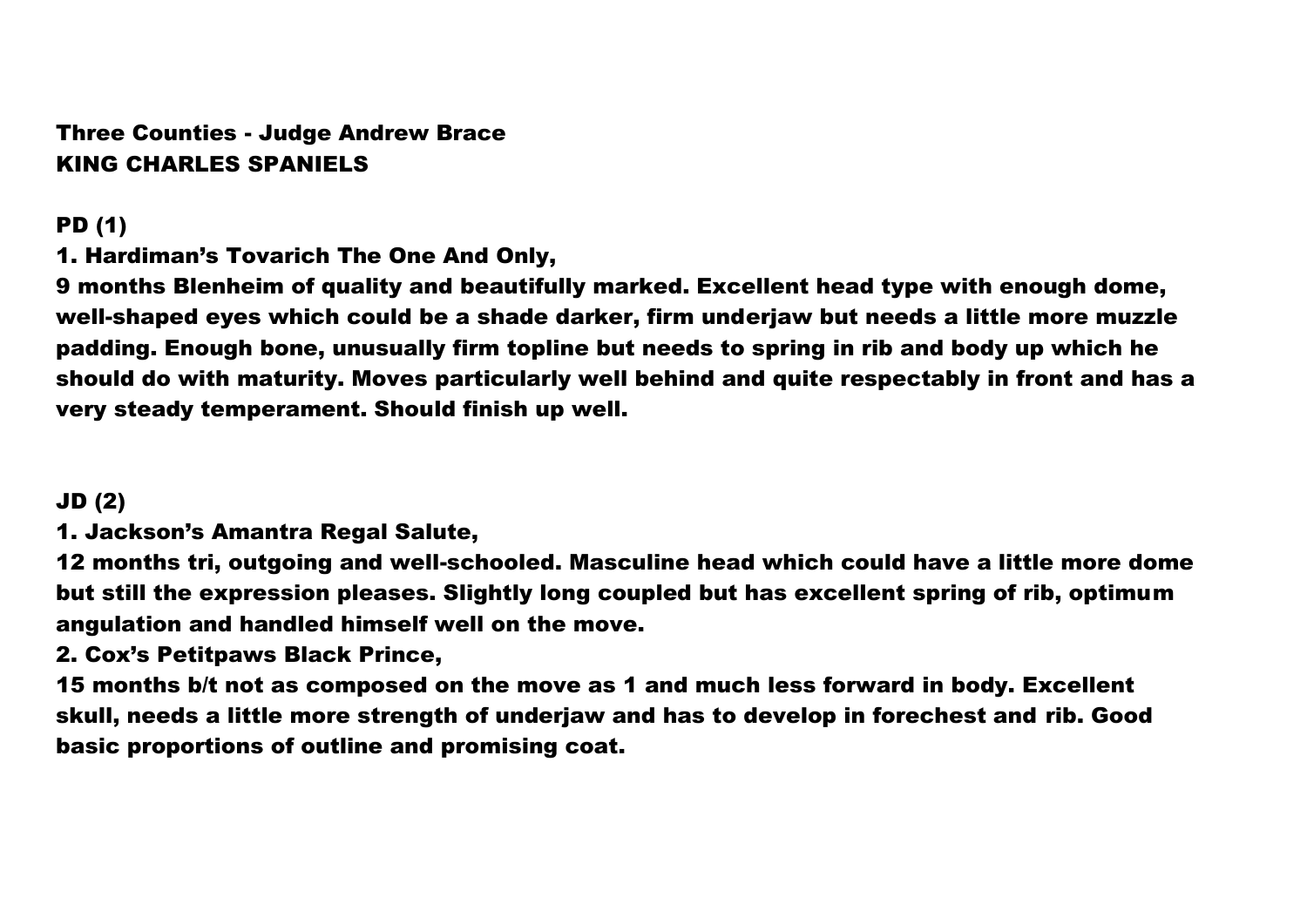# PGD (10)

1. Melville's Amantra Chorale.

Cobby tri who clinched the class on the go around as he has such wonderful carriage and deportment. Good basic head type but could have a slightly stronger underjaw. Could still have a little more body weight but he is well enough filled in front though tends to turn his forefeet out at times. Impeccable topline, correct angulation throughout and he moves steadily. His excellent overall type won him the RCC.

2. Schilizzi & Healy-Gates' Chacombe Iggle Piggle,

Another quality tri who was rather coy on the table. Beautiful head type with real class if the eye could be darker. Carrying excellent condition, top quality coat, slightly longer coupled than 1 but made the best of himself on the move.

3. Stewart's Kasamanda Just A Dream for Marchog

#### LD (8)

1. Pascoe's Cavella Cookie of Cwmtirion,

Tri of outstanding type who looked a picture set up. Head is well proportioned with excellent dome, big nose and enough underjaw but could maybe have a little more cushioning. Constructionally highly impressive, essentially cobby, he has a classic outline with enough neck, firm level topline and perfect angulation front and back. Coat is well broken and of good texture and he moves true. On the day I felt he was a standout for the CC & BOB and was amazed to discover that this was his first at rising six years of age. If there is any justice in the world should be a very worthy Champion.

2. Robinson's Baldragon Brecon,

Another tri of good type, possibly more overtly masculine in head than 1 but the same basic shape. For his age could carry more body weight and be a little bolder but he has a lot of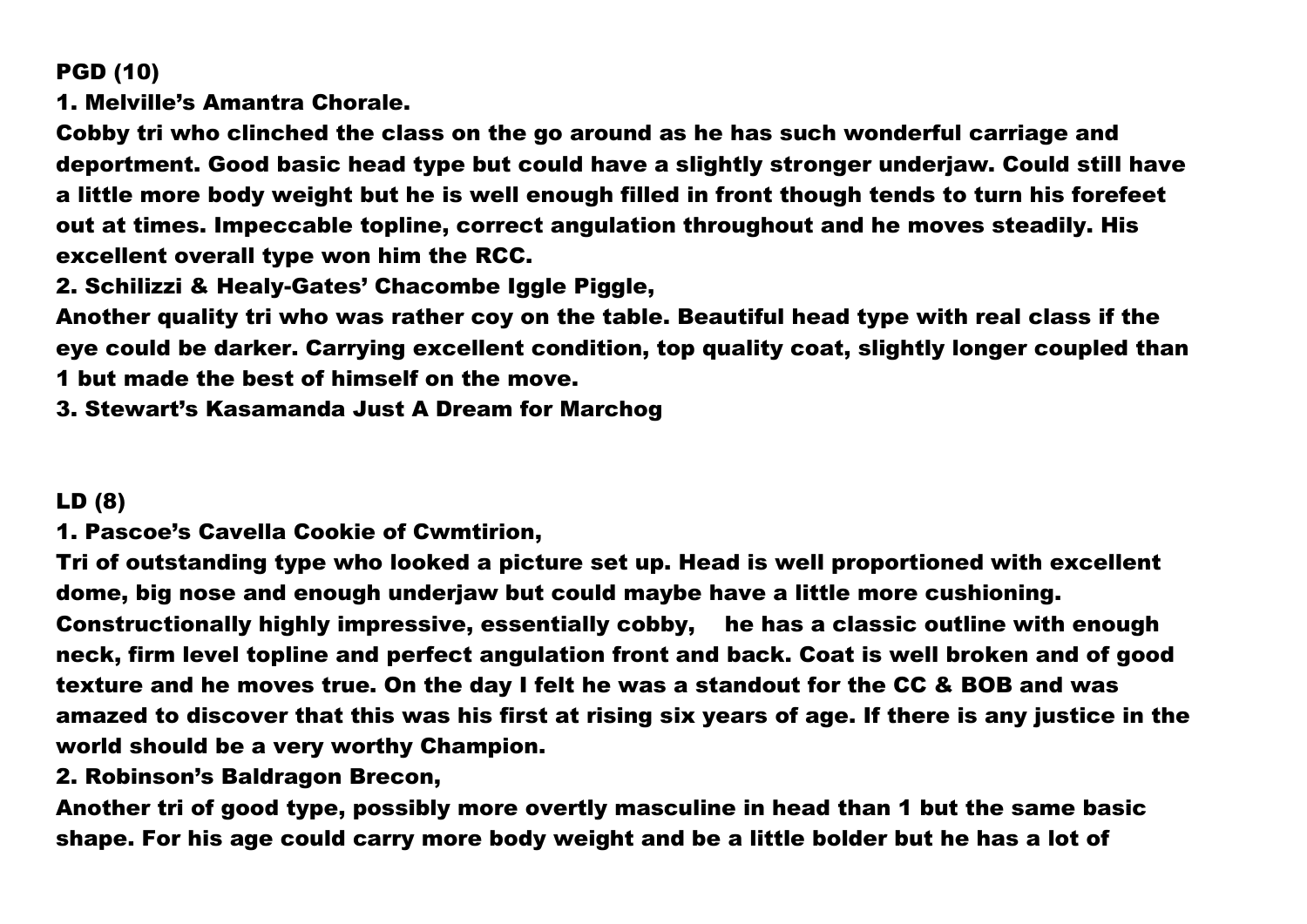quality and made the best of himself on the move.

3. Schilizzi & Healy-Gates' Chacombe Arizona

# OD (3)

1. Jackson's Amantra Regal Prince,

Tri of excellent overall type, well-proportioned head, pleasing expression, excellent bone and rib, slightly long coupled and topline is a little tense. Moves steadily and showed with confidence.

2. Austin's Dragonheart Winter Morning,

Blenheim who makes a pleasing picture on the go around and has a superbly broken and textured coat. Moves rather wide in front and his head details were a little plain compared with 1. 3. Austin's Dragonheart Fall Breeze

# PB (5)

1. Robinson's Baldragon Hold That Thought,

6 months Blenheim baby of huge potential. Glorious head which has dome, underjaw and expression. For her age is amazingly well boned and bodied, coat is well broken and superbly textured and her construction is spot on. Moves with purpose and precision and more than a little charisma. When her head finishes and pigment strengthens she should make quite a name for herself. BP.

2. Champion & Harvey's Lankcombe Clara Bow,

10 months tri a little more rangy in type than 1 so needs to fill out generally. Very pleasing head and expression with excellent dome and muzzle. Moves around confidently but not as true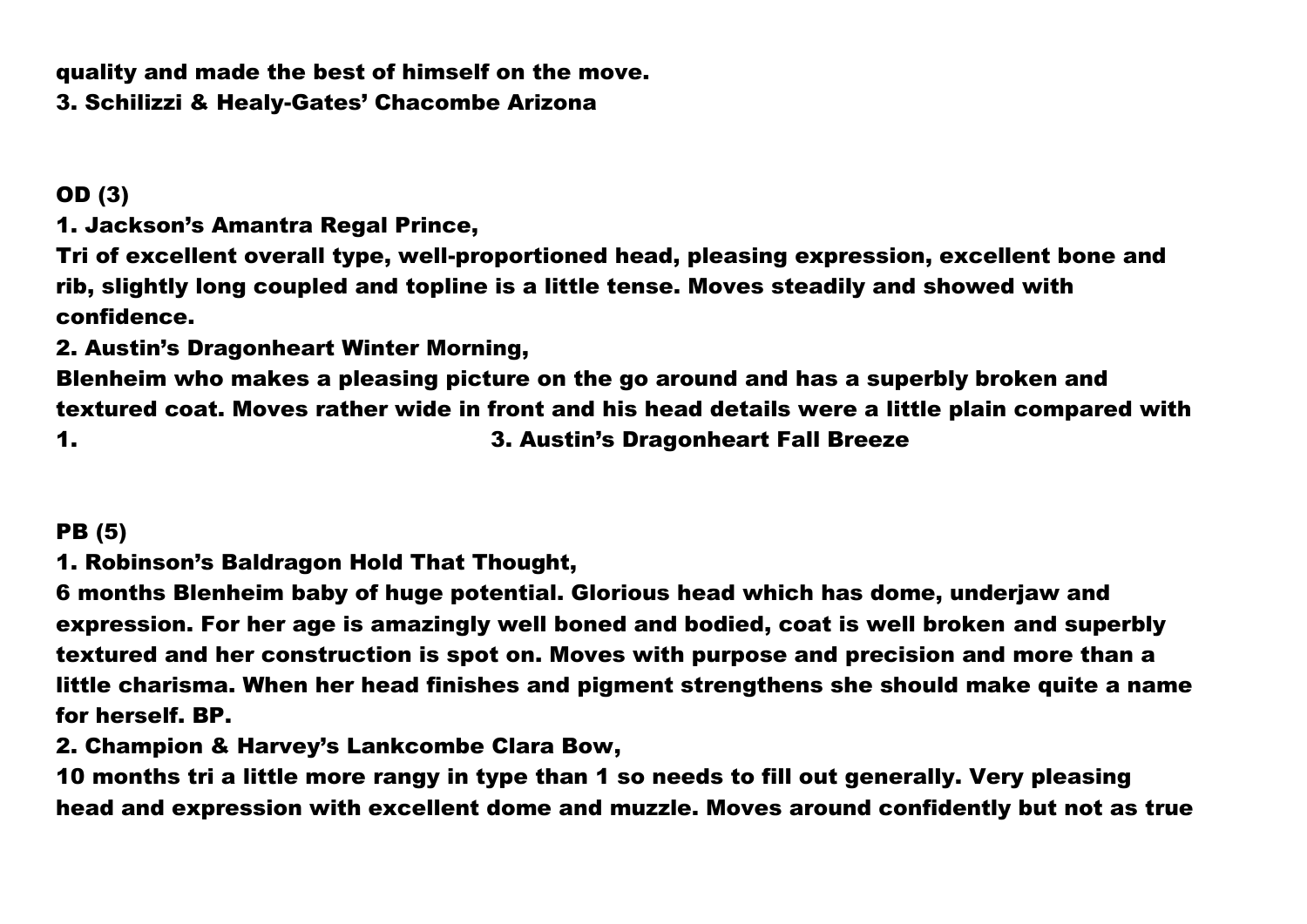out and back as 1. 3. Austin & Baker's Cofton Dancing Through Life

JB (4)

1. Lindley's Justacharm Magic Is For You at Meglind,

17 months tri, substantial and well balanced with good bone and rib. Good basic head type with pleasing eye and excellent finish of mouth but a little heavy in backskull. Moved steadily and carried herself with style.

2. Blewett & Smith's Othmese Saphire,

13 months tri out of a smaller frame than 1 but still has ample substance for her size. Preferred her head to 1 but she wasn't as well behaved on the move. Needs practice as she has a lot of quality.

3. Cox's Petitpaws Black Pearl

PGB (5)

1. Hardiman's Tovarich Teanna,

B/t of excellent type, shape and size, cobby yet essentially feminine. Quality head with excellent dome and strong underjaw but eye is a little full. Very well proportioned outline, well ribbed with moderate angulation. Moves stylishly with a degree of decorum, holding her outline well.

2. Kendall & Askins' Cofton Winter Time Tale at Headra,

Lightly marked Blenheim with great bone and body. Beautiful head with perfectly filled skull and dome, but nose pigment could be stronger. Very well made and moves soundly but tends to